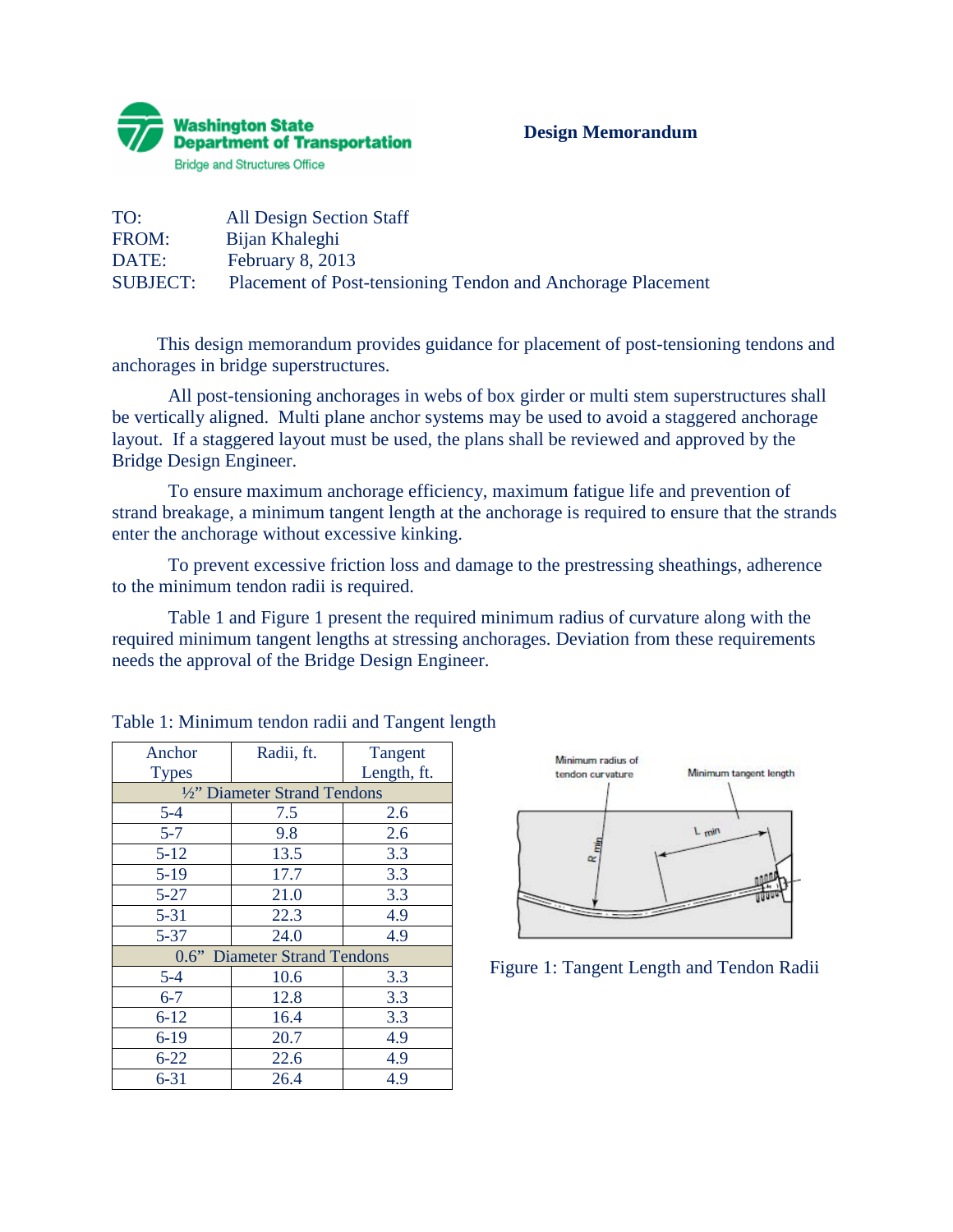## **Background:**

The design policy requires WSDOT Post-tensioned bridges to comply with the industry standard for placement of post-tensioning tendons, tendon radii, and minimum tangent length at the anchorages. The implementation of this policy results in safer post-tensioning operation, lower construction cost, and fewer post construction repairs.

If you have any questions regarding these issues, please contact Tim Moore at (206) 805- 5440 [\(MooreT@wsdot.wa.gov\)](mailto:MooreT@wsdot.wa.gov), or Bijan Khaleghi at 360-705-7181 [\(khalegb@wsdot.wa.gov\)](mailto:khalegb@wsdot.wa.gov).

cc: Mark Gaines, Bridge Construction - 47354

F. Posner, Bridge and Structures – 47340